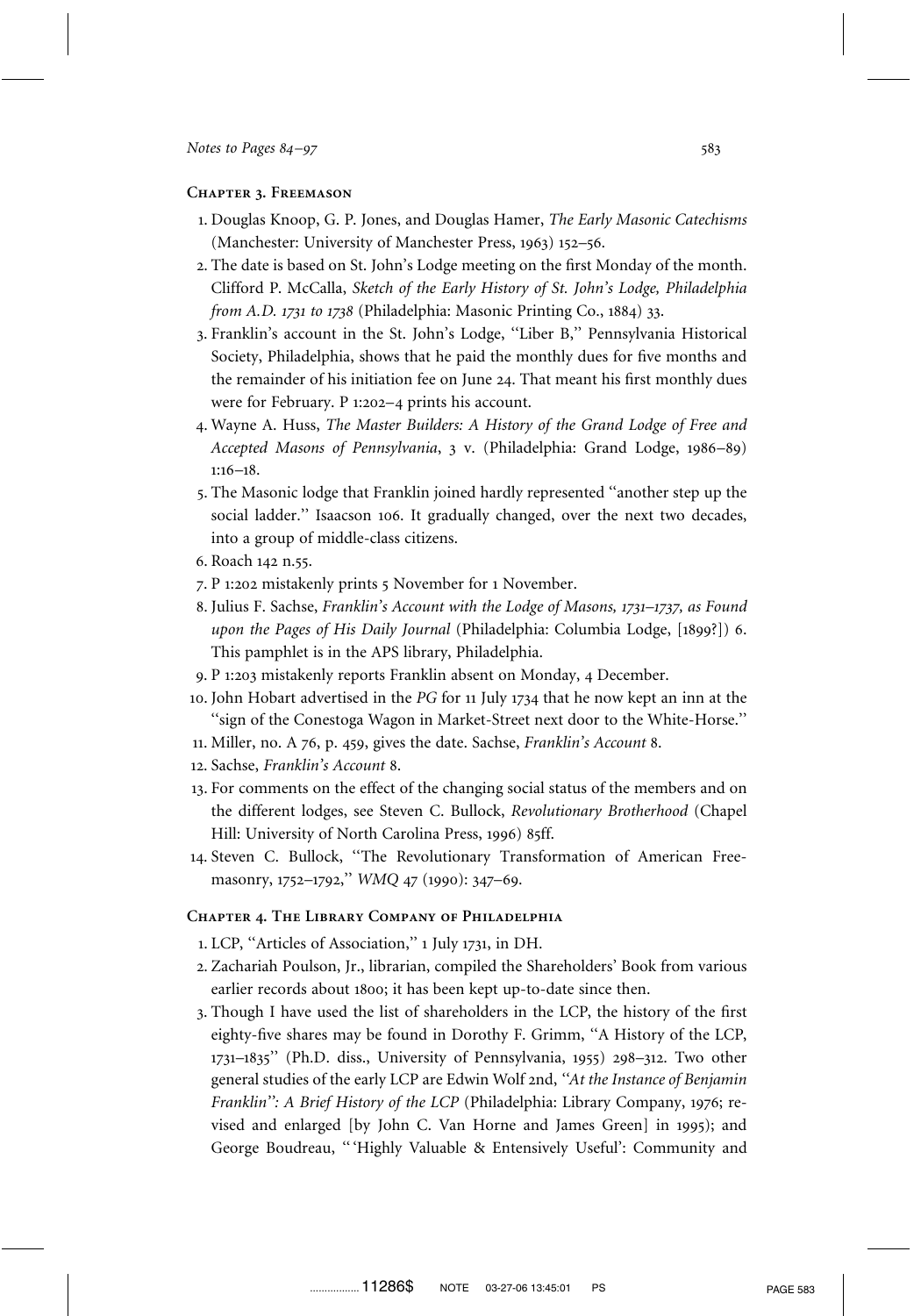Readership Among the Eighteenth-Century Philadelphia Middling Sort,'' *Pennsylvania History* 63 (1996): 302–29.

- 4. When Francis Hopkinson transcribed the early minutes in the late eighteenth century, he slipped and wrote ''William'' Logan instead of James Logan.
- 5. *PG*, 2 November, recorded that Cornock ''Entred inwards.''
- 6. Edwin Wolf 2nd, ''First Books and Printed Catalogues of the LCP,'' *PMHB* 78 (1954): 45–70, and Wolf, ''Franklin and His Friends Choose Their Books,'' *PMHB* 80 (1956): 11–36, at 15.
- 7. Wolf, "First Books" 47. Miller #71. Miller speculated that it was printed late in 1732 or early in 1733, and he listed it under 1733. The LCP minutes for 11 December 1732 may suggest that it was already in print; it definitely was before 19 February 1721/3 (Wolf 47–48).
- 8. *PG*, 25 April 1734; reprinted in the DH.
- 9. Richard Lewis, *Carmen Seculare* (Annapolis: Parks, 1732); see Lemay, *Men of Letters* 166–67.
- 10. For the *translatio* idea in eighteenth-century America, see the subject and genre index to *Calendar*. In Titan Leeds, *The American Almanac for 1730*, George Webb had written, ''Europe shall mourn her ancient Fame declin'd / And Philadelphia be the Athens of Mankind." *Calendar #*1151. In addition to the notes in Volume 1, Chapter 3, n. 19 and Chapter 10, n. 15, see Shields, ''Wits'' 123–33.
- 11. See the genealogical chart, P 8:140–41, also 14:161 n.7, 18:90 n.8.
- 12. Francis Hopkinson transcribed all the early minutes, and the ''F'' was his slip of the pen for "T."
- 13. Edwin Wolf 2nd, *Book Culture of a Colonial American City* (Oxford: Clarendon Press, 1988) 32, does not include Grotius.
- 14. Cabanis 5:228.
- 15. S 10:9.
- 16. Jack P. Greene, *The Intellectual Heritage of the Constitutional Era: The Delegates' Library* (Philadelphia: LCP, 1986), discusses the reading background of the members of the Constitutional Convention, with emphasis on the Library Company books.
- 17. Wolf, introduction, *Catalogue* (1741) ix.
- 18. Edwin Wolf 2nd, *The Library of James Logan* (Philadelphia: LCP, 1974), #1426, 1427, 1428.
- 19. Actually printed in 1747 and titled *The Charter of the LCP* (Philadelphia: Franklin, 1746); Evans 5853.
- 20. Described and illustrated in [Darrel Sewell, ed.,] *Philadelphia: Three Centuries of American Art* (Philadelphia: Philadelphia Museum of Art, 1976) 37–39.
- 21. Edmund Berkeley and Dorothy Smith Berkeley, *Correspondence of John Bartram* (Gainesville: University Press of Florida, 1992) 218.
- 22. Lemay, ''Lockean Realities,'' 12–15.
- 23. For an examination of Franklin's uses of flourishes and dashes in composition, see A 252–53.